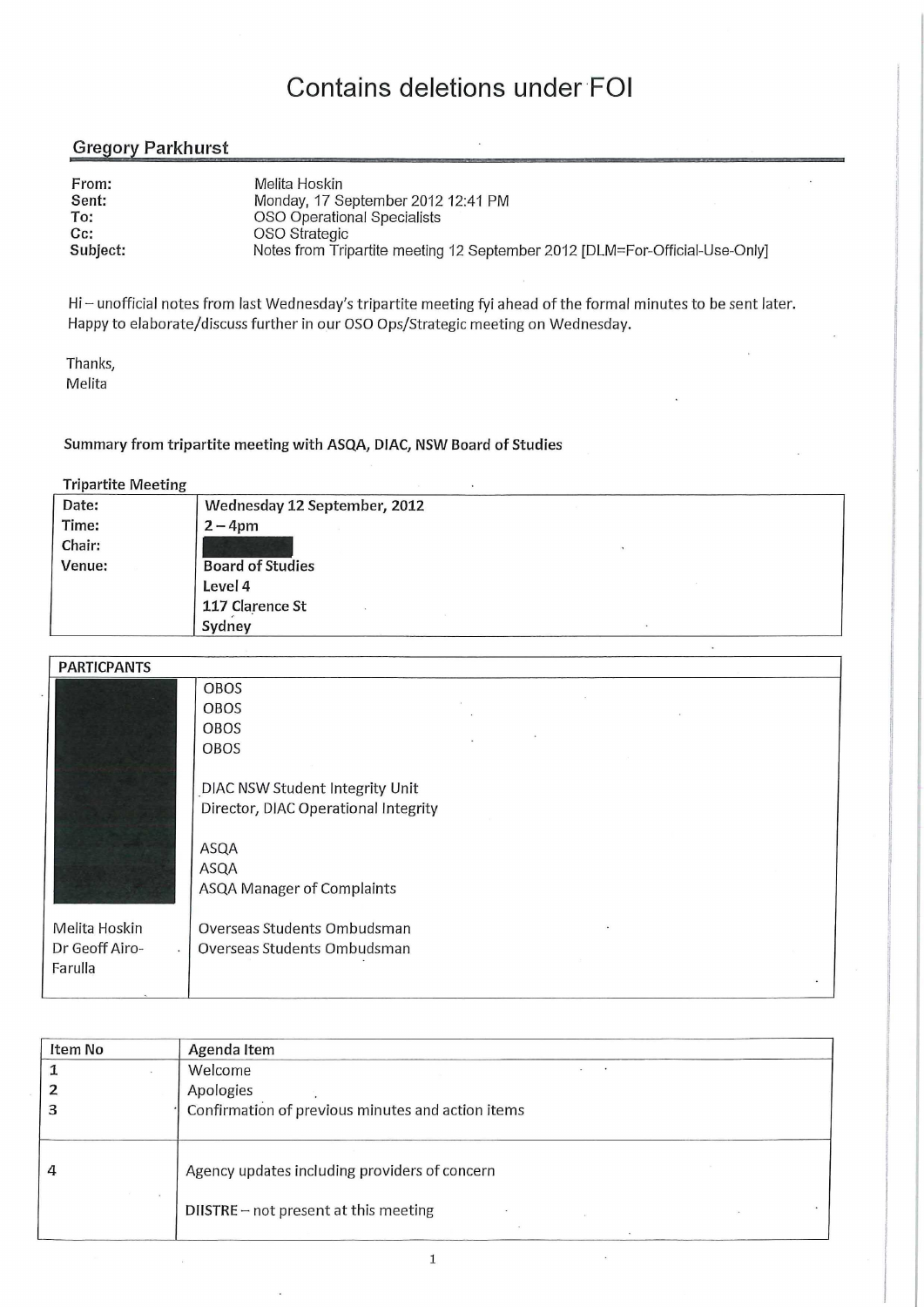## Contains deletions under FOI